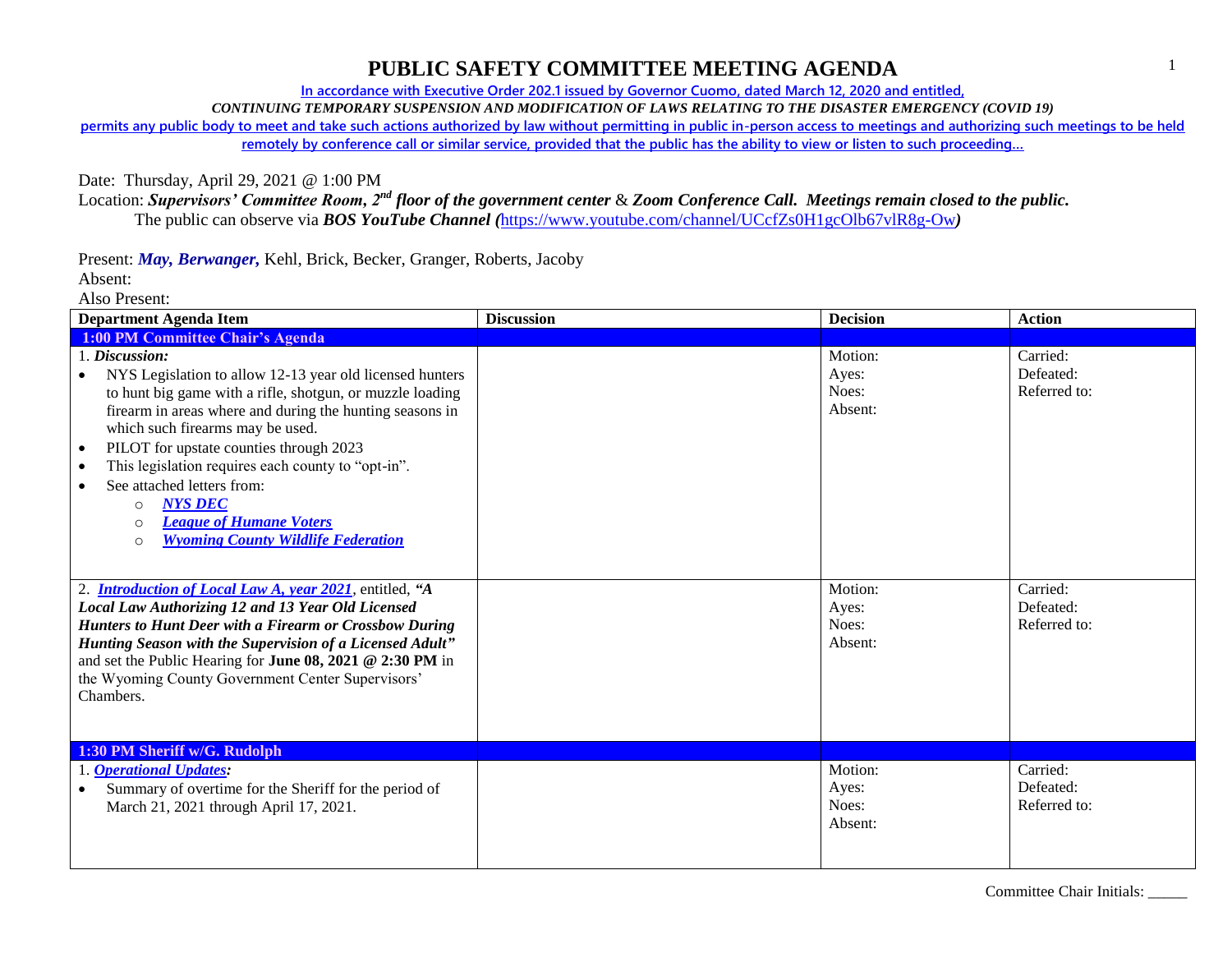**In accordance with Executive Order 202.1 issued by Governor Cuomo, dated March 12, 2020 and entitled,**

*CONTINUING TEMPORARY SUSPENSION AND MODIFICATION OF LAWS RELATING TO THE DISASTER EMERGENCY (COVID 19)*

**permits any public body to meet and take such actions authorized by law without permitting in public in-person access to meetings and authorizing such meetings to be held**  remotely by conference call or similar service, provided that the public has the ability to view or listen to such proceeding...

Date: Thursday, April 29, 2021 @ 1:00 PM

Location: *Supervisors' Committee Room, 2nd floor of the government center* & *Zoom Conference Call. Meetings remain closed to the public.* The public can observe via *BOS YouTube Channel (*<https://www.youtube.com/channel/UCcfZs0H1gcOlb67vlR8g-Ow>*)*

Present: *May, Berwanger,* Kehl, Brick, Becker, Granger, Roberts, Jacoby

Absent: Also Present:

| <b>Department Agenda Item</b>                                                                                         | <b>Discussion</b>               | <b>Decision</b> | <b>Action</b> |
|-----------------------------------------------------------------------------------------------------------------------|---------------------------------|-----------------|---------------|
| 9. Professional Service Contract \$5,001 or greater:                                                                  |                                 | Motion:         | Carried:      |
| Authorize Chairwoman to sign a contract, pursuant to General                                                          |                                 | Ayes:           | Defeated:     |
| Municipal Law §104(b), with Town of Covington, 584 Route                                                              |                                 | Noes:           | Referred to:  |
| 246, Pavilion, NY 14525 for the provision of providing                                                                |                                 | Absent:         |               |
| additional enforcement of the V&T Laws on Route 63 in an                                                              |                                 |                 |               |
| amount not to exceed \$15,000.00; effective January 1, 2021                                                           |                                 |                 |               |
| through December 31, 2021.                                                                                            |                                 |                 |               |
| 7. $FYI \sim Contract$ (\$3,000 and under):                                                                           |                                 | Motion:         | Carried:      |
| <b>T.P. Firestop LLC, 6725 Soper Rd Perry, NY 14530 for the provision of providing fire extinguisher</b>              |                                 | Ayes:           | Defeated:     |
| inspections and services in the amount not to exceed \$1,000.00; effective April 1, 2021 through December 31,         |                                 | Noes:           | Referred to:  |
| 2021.                                                                                                                 |                                 | Absent:         |               |
| <b>County Jail</b>                                                                                                    |                                 |                 |               |
| 1. Operational Updates:                                                                                               |                                 | Motion:         | Carried:      |
| Inmate numbers for March:                                                                                             |                                 | Ayes:           | Defeated:     |
| Total: avg 58; high 63; low 53                                                                                        |                                 | Noes:           | Referred to:  |
| Male: avg 41.5; high 44; low 39                                                                                       |                                 | Absent:         |               |
| Female: avg 16.5; high 19; low 14                                                                                     |                                 |                 |               |
| Boarded in: avg 7; high 8; low 6                                                                                      |                                 |                 |               |
| Boarded out: avg 0; high 0; low 0                                                                                     |                                 |                 |               |
| Net income: \$19,720.00Pro                                                                                            |                                 |                 |               |
| 2. $FYI \sim Contract$ (\$3,000 and under):                                                                           |                                 | Motion:         | Carried:      |
| AllPaid, Inc. 7820 innovation Blvd, Suite 250 Indianapolis, IN 46258 for the provision of providing bail<br>$\bullet$ |                                 | Ayes:           | Defeated:     |
| services for inmates at no cost to county.                                                                            |                                 | Noes:           | Referred to:  |
|                                                                                                                       |                                 | Absent:         |               |
| <b>Jail Kitchen</b>                                                                                                   |                                 |                 |               |
|                                                                                                                       |                                 | Motion:         | Carried:      |
|                                                                                                                       | $\sim$ Nothing to Report $\sim$ | Ayes:           | Defeated:     |
|                                                                                                                       |                                 | Noes:           | Referred to:  |
|                                                                                                                       |                                 | Absent:         |               |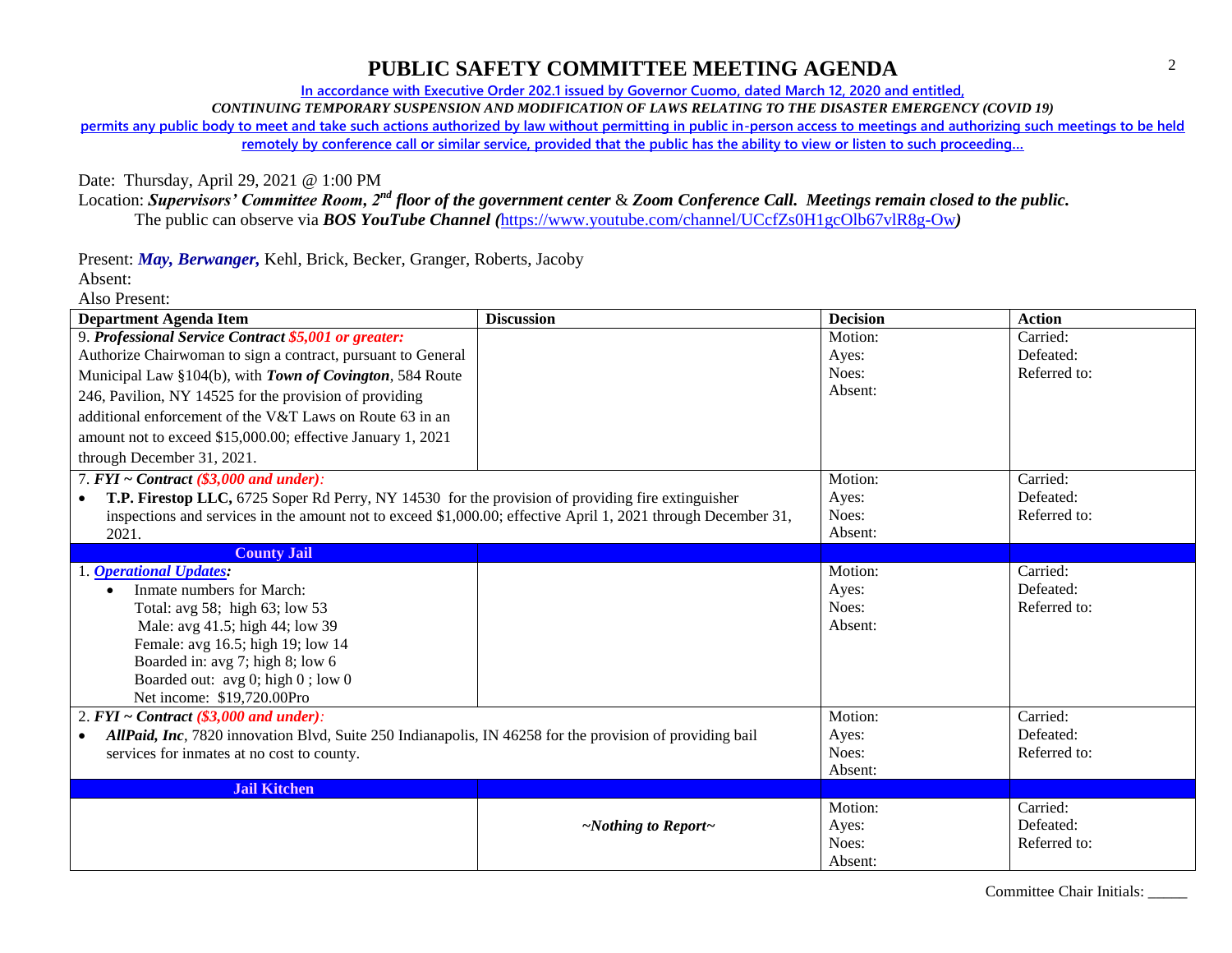**In accordance with Executive Order 202.1 issued by Governor Cuomo, dated March 12, 2020 and entitled,**

*CONTINUING TEMPORARY SUSPENSION AND MODIFICATION OF LAWS RELATING TO THE DISASTER EMERGENCY (COVID 19)*

**permits any public body to meet and take such actions authorized by law without permitting in public in-person access to meetings and authorizing such meetings to be held**  remotely by conference call or similar service, provided that the public has the ability to view or listen to such proceeding...

Date: Thursday, April 29, 2021 @ 1:00 PM

Location: *Supervisors' Committee Room, 2nd floor of the government center* & *Zoom Conference Call. Meetings remain closed to the public.* The public can observe via *BOS YouTube Channel (*<https://www.youtube.com/channel/UCcfZs0H1gcOlb67vlR8g-Ow>*)*

Present: *May, Berwanger,* Kehl, Brick, Becker, Granger, Roberts, Jacoby

Absent:

Also Present:

| <b>Department Agenda Item</b>                                                                                                                                                                                                                                                                                                                                                                                                                                                                                       | <b>Discussion</b>                                                                                                                                                                                                                                                                                                                                                                                                | <b>Decision</b>                      | <b>Action</b>                         |
|---------------------------------------------------------------------------------------------------------------------------------------------------------------------------------------------------------------------------------------------------------------------------------------------------------------------------------------------------------------------------------------------------------------------------------------------------------------------------------------------------------------------|------------------------------------------------------------------------------------------------------------------------------------------------------------------------------------------------------------------------------------------------------------------------------------------------------------------------------------------------------------------------------------------------------------------|--------------------------------------|---------------------------------------|
| 911                                                                                                                                                                                                                                                                                                                                                                                                                                                                                                                 |                                                                                                                                                                                                                                                                                                                                                                                                                  |                                      |                                       |
| 1. Permission to go out to bid for a project consultant for the<br>SICG Targeted Grant Project.                                                                                                                                                                                                                                                                                                                                                                                                                     |                                                                                                                                                                                                                                                                                                                                                                                                                  | Motion:<br>Ayes:<br>Noes:<br>Absent: | Carried:<br>Defeated:<br>Referred to: |
| <b>Stop DWI w/D. Linder</b>                                                                                                                                                                                                                                                                                                                                                                                                                                                                                         |                                                                                                                                                                                                                                                                                                                                                                                                                  |                                      |                                       |
|                                                                                                                                                                                                                                                                                                                                                                                                                                                                                                                     | $\sim$ Nothing to Report $\sim$                                                                                                                                                                                                                                                                                                                                                                                  | Motion:<br>Ayes:<br>Noes:<br>Absent: | Carried:<br>Defeated:<br>Referred to: |
| <b>2:00 PM Emergency Services w/B. Meyers</b>                                                                                                                                                                                                                                                                                                                                                                                                                                                                       |                                                                                                                                                                                                                                                                                                                                                                                                                  |                                      |                                       |
| 1. Grant Application & Acceptance:<br>Authorize Chairman to sign grant application and acceptance<br>award with NYS Division of Homeland Security and<br>Emergency Services, 1220 Washington Ave., Bldg. 7A, Suite<br>710, Albany, NY 12242 for FY2021 Emergency Management<br>Performance Grant in an amount of \$20,389.00; (grant will be<br>\$20,389.00 with 50% in-kind \$20,389.00); effective October<br>1, 2020 through September 30, 2023.                                                                 | Used to pay portion of the Director's Salary.<br>Sent to attorney for approval.                                                                                                                                                                                                                                                                                                                                  | Motion:<br>Ayes:<br>Noes:<br>Absent: | Carried:<br>Defeated:<br>Referred to: |
| 2. Grant Application:<br>Authorize Chairman to sign grant application with NYS<br>Division of Office of Homeland Security and Emergency<br>Services, 1220 Washington Avenue, State Office Building<br>Campus, Building 7A, Suite 710, Albany, NY 12242 for the<br>provision of funding for FY2021 to effectively build and<br>sustain critical capabilities in a tentative amount of<br>\$59,750.00; with a minimum amount of \$14,938.00 going to<br>the Sheriff's Office. Effective 10/01/2020 through 9/30/2024. | State is now only accepting one application per<br>County. New requirement that 22.5% of the award<br>has to go towards the following four capabilities:<br>Cyber Security (with election security), Protection<br>at Soft Targets/Crowded Places (with election<br>security), Intelligence and Information Sharing and<br><b>Addressing Emerging Threats.</b><br>Increase of 2.5% over last years capabilities. | Motion:<br>Ayes:<br>Noes:<br>Absent: | Carried:<br>Defeated:<br>Referred to: |

Committee Chair Initials: \_\_\_\_\_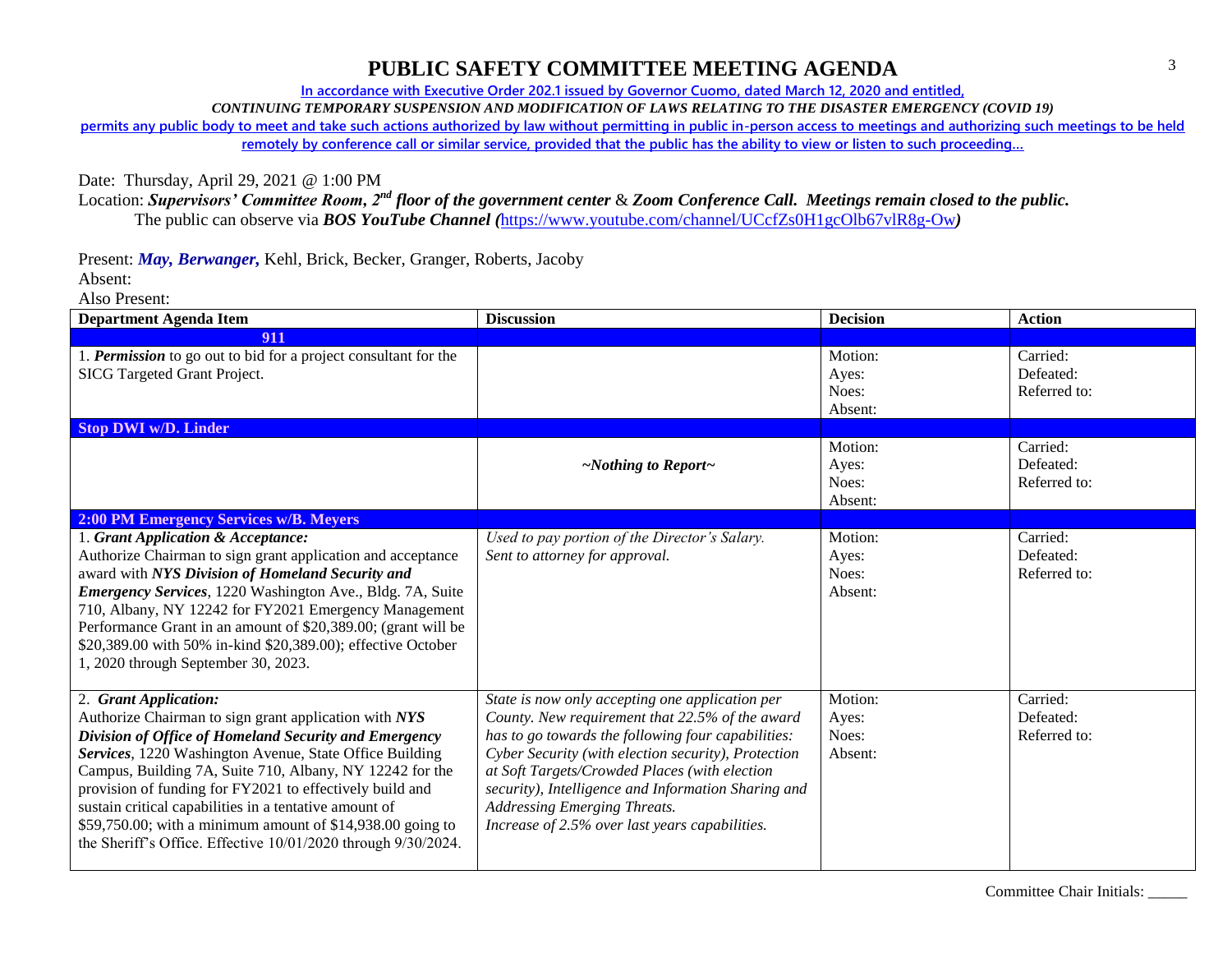**In accordance with Executive Order 202.1 issued by Governor Cuomo, dated March 12, 2020 and entitled,**

*CONTINUING TEMPORARY SUSPENSION AND MODIFICATION OF LAWS RELATING TO THE DISASTER EMERGENCY (COVID 19)*

**permits any public body to meet and take such actions authorized by law without permitting in public in-person access to meetings and authorizing such meetings to be held** 

remotely by conference call or similar service, provided that the public has the ability to view or listen to such proceeding...

#### Date: Thursday, April 29, 2021 @ 1:00 PM

Location: *Supervisors' Committee Room, 2nd floor of the government center* & *Zoom Conference Call. Meetings remain closed to the public.* The public can observe via *BOS YouTube Channel (*<https://www.youtube.com/channel/UCcfZs0H1gcOlb67vlR8g-Ow>*)*

Present: *May, Berwanger,* Kehl, Brick, Becker, Granger, Roberts, Jacoby

Absent:

Also Present:

| <b>Department Agenda Item</b>                                 | <b>Discussion</b>                                  | <b>Decision</b> | <b>Action</b> |
|---------------------------------------------------------------|----------------------------------------------------|-----------------|---------------|
| 3. <b>FYI</b>                                                 | Resolution 19-353; dated 08/13/2019; as amended    | Motion:         | Carried:      |
| Interdepartmental Contract (Revenue): \$3,001 or greater      | <b>by Resolution Number XX-XXX; dated XX/XX/XX</b> | Ayes:           | Defeated:     |
| Memorandum of Understanding with WCCHS, 400 North             | to extend through 12/31/2021                       | Noes:           | Referred to:  |
| Main St. Warsaw, NY 14569 for supporting the pre-hospital     |                                                    | Absent:         |               |
| care medical director services to WYEMS in an amount not to   |                                                    |                 |               |
| exceed \$10,800.00 annually; effective August 1, 2019 through |                                                    |                 |               |
| December 31, 2020. Extend expiration date through             |                                                    |                 |               |
| December 31, 2021. All else remains the same.                 |                                                    |                 |               |
| 4. Disposition of Fixed Assets: (Permanent disposal only):    |                                                    | Motion:         | Carried:      |
| Permission to surplus the following items and dispose of in   |                                                    | Ayes:           | Defeated:     |
| the most advantageous way to the County:                      |                                                    | Noes:           | Referred to:  |
| One (1) 2011 Chevrolet Tahoe                                  |                                                    | Absent:         |               |
| VIN#1GNSK2E08BR325749<br>$\circ$                              |                                                    |                 |               |
| Truck will not pass inspection.<br>$\circ$                    |                                                    |                 |               |
| Original cost: \$35,082.27<br>$\circ$                         |                                                    |                 |               |
| One (1) 2014 Ford Expedition<br>$\bullet$                     |                                                    |                 |               |
| VIN#1FMJK1G59EEF16532<br>$\circ$                              |                                                    |                 |               |
| Truck will not pass inspection.<br>$\circ$                    |                                                    |                 |               |
| Original cost: \$35,928.00<br>$\circ$                         |                                                    |                 |               |
| Miscellaneous surplus radio equipment.<br>$\bullet$           |                                                    |                 |               |
| From radio upgrade in 2015<br>$\circ$                         |                                                    |                 |               |
| 5. Discussion:                                                |                                                    | Motion:         | Carried:      |
| <b>EMS Electronic PCR Requirements</b>                        |                                                    | Ayes:           | Defeated:     |
| Monroe Ambulance Certificate of Need (CON)<br>$\bullet$       |                                                    | Noes:           | Referred to:  |
|                                                               |                                                    | Absent:         |               |
| 2:15 PM Fire and Building Code Enforcement w/D. Roberts       |                                                    |                 |               |
| 1. Monthly Report : March 2021                                | Attached                                           | Motion:         | Carried:      |
|                                                               |                                                    | Ayes:           | Defeated:     |
|                                                               |                                                    | Noes:           | Referred to:  |
|                                                               |                                                    | Absent:         |               |